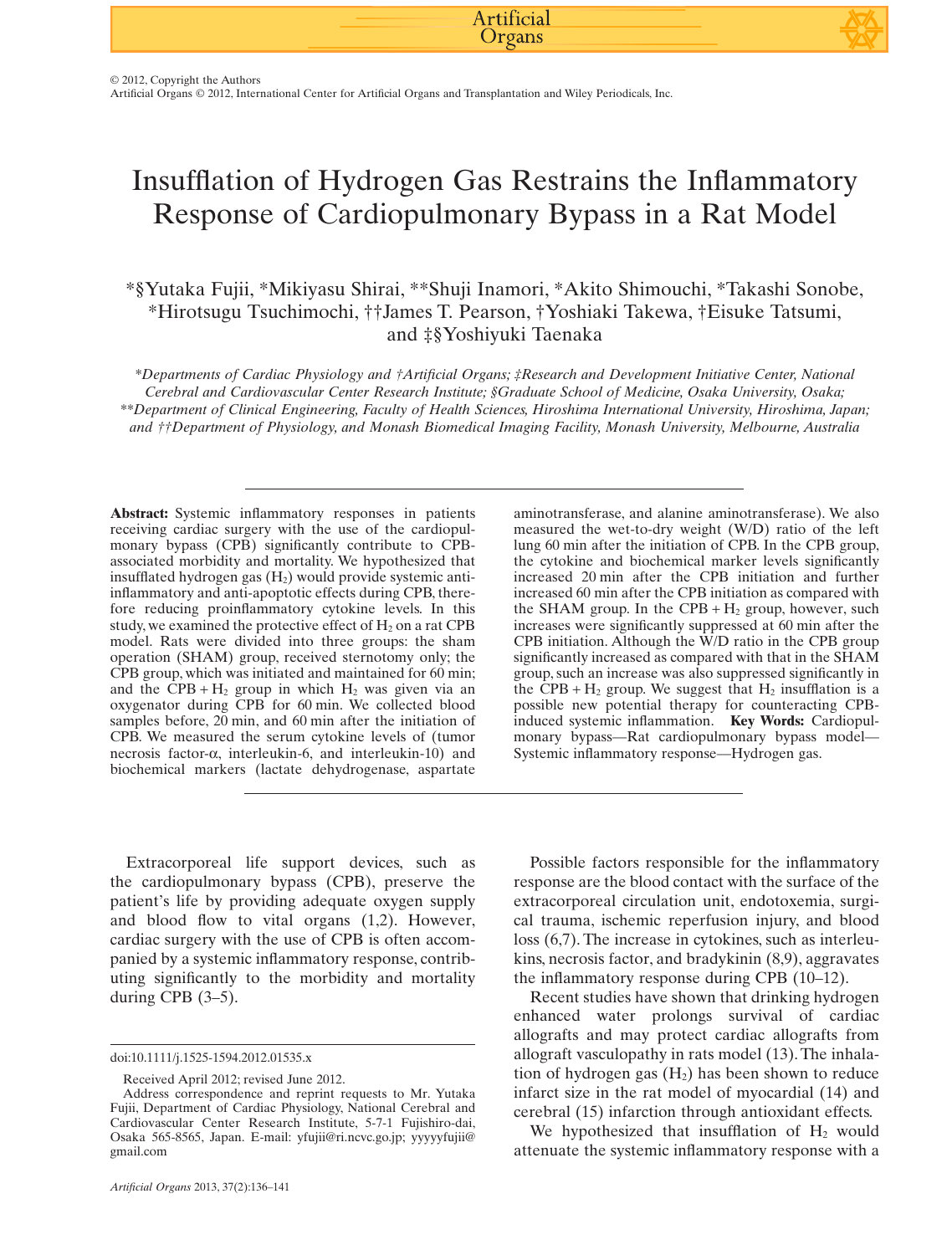reduction of inflammatory cytokine levels, providing protective effects against organ tissue damage during CPB. Therefore, in this study, we investigated the effect of  $H_2$  insufflation on levels of serum cytokines, tumor necrosis factor- $\alpha$  (TNF- $\alpha$ ), interleukin-6 (IL-6), and interleukin-10 (IL-10), and biochemical markers lactate dehydrogenase (LDH), aspartate aminotransferase (AST), and alanine aminotransferase (ALT) in a rat CPB model. In addition, we measured wet-to-dry weight (W/D) ratio of the lung.

# **MATERIALS AND METHODS**

# **Animal**

The study was approved by the National Cerebral and Cardiovascular Center Research Institute Animal Care and Use Committee, and all procedures met the National Institutes of Health guidelines for animal care.

Sprague-Dawley rats (male 400–450 g) were housed three per cage under a 12-h light–dark cycle with food and water available ad libitum.

# **Anesthesia, surgical preparation, and CPB**

The animals were anesthetized with pentobarbital sodium (50 mg/kg body weight intraperitoneal injection), placed in the supine position with electrocardiograph monitoring and rectal thermocouple in place.Then, a tracheostomy and intratracheal intubation was performed using a 14G cannula (Insyte BD Medical, Sandy, UT, USA), and rats were ventilated with a respirator (Model SN-480-7, Shinano Seisakusho Co., Ltd, Tokyo, Japan). Ventilation was volume controlled at a frequency of 60/min, a tidal volume of 8–10 mL/kg body weight, and a positive end expiratory pressure of  $3 \text{ cm}$  H<sub>2</sub>O. Rectal temperature was maintained at 36°C throughout the experiment. Arterial blood pressure was monitored (Model 870, PowerLab system, AD Instruments, Castle Hill, Australia) via the femoral artery, which was cannulated with polyethylene tubing (SP-31 Natsume Seisakusho Co., Ltd, Tokyo, Japan). The left common carotid artery with a polyethylene tubing (SP-55 Natsume Seisakusho Co., Ltd) served as the arterial inflow cannula for the CPB circuit. Heparin sodium 500 IU/kg was administered after placement of this cannula. A 16G cannula (Insyte BD Medical) was advanced through the right external jugular vein into the right atrium and served as a conduit for venous outflow.

The CPB circuit consisted of a membranous oxygenator (Senko Medical Co., Ltd, Osaka, Japan), tubing line (Senko Medical Co., Ltd), and roller pump (Micro tube pump MP-3 Tokyo Rikakikai Co., Ltd, Tokyo, Japan) primed by 8 mL of Ringer's solution, 3 mL of mannitol, 3 mL of sodium bicarbonate, and 1 mL (1000 IU) of heparin.

## **Experimental design**

The animals were divided into three groups: Sham operation (SHAM, negative control), CPB (positive control), and  $CPB + H_2$  groups. The SHAM group  $(n=5)$  received sternotomy only. In the CPB group  $(n = 7)$ , CPB was initiated and maintained for 60 min. In the CPB +  $H_2$  group ( $n = 7$ ), hydrogen gas was added into the oxygenator during CPB at a concentration of 14 000 ppm  $(O_2$  flow : H<sub>2</sub> flow = 1:1) for 60 min.

CPB was initiated and maintained at 60 mL/kg/ min. Arterial pressure of carbon dioxide ( $PaCO<sub>2</sub>$ ) and arterial pressure of oxygen  $(PaO<sub>2</sub>)$  were maintained at 35–45 mm Hg and 300–400 mm Hg, respectively. Blood samples were collected at three defined time points, before CPB (pre-CPB), 20 min after initiation of CPB and 60 min after initiation of CPB (end-CPB).

To evaluate the inflammatory responses (16), TNF- $\alpha$ , IL-6, and IL-10 were measured (ELISA kit, R&D Systems, Minneapolis, MN, USA). The biochemical markers for evaluating organ damage (17), LDH, AST, and ALT were measured (DRI-CHEM 7000, Fujifilm, Kanagawa, Japan).

Blood gases, pH, hemoglobin concentration, and electrolytes were also measured. Animals in which the hemoglobin level declined to less than 7 g/dL at any point were excluded from the study. All animals were sacrificed at the end of CPB by myocardial potassium injection and the left lung was harvested and divided into three parts. The superior third was used for the calculation of W/D ratio. The lung block was weighed before and after desiccation for 72 h in a drying oven at 70°C.

#### **Statistics**

All data are expressed as mean  $\pm$  standard deviation. Comparison among groups was performed using analysis of variance. Fisher Protected Least Significant Difference post hoc test was used for subsequent comparison between groups at the same time. All statistical analyses were performed using Stat-View 5.0 (Abacus Concepts, Berkeley, CA, USA). Significance was set at  $P < 0.05$ .

#### **RESULTS**

Before CPB, the serum levels of inflammatory and biochemical markers were not statistically different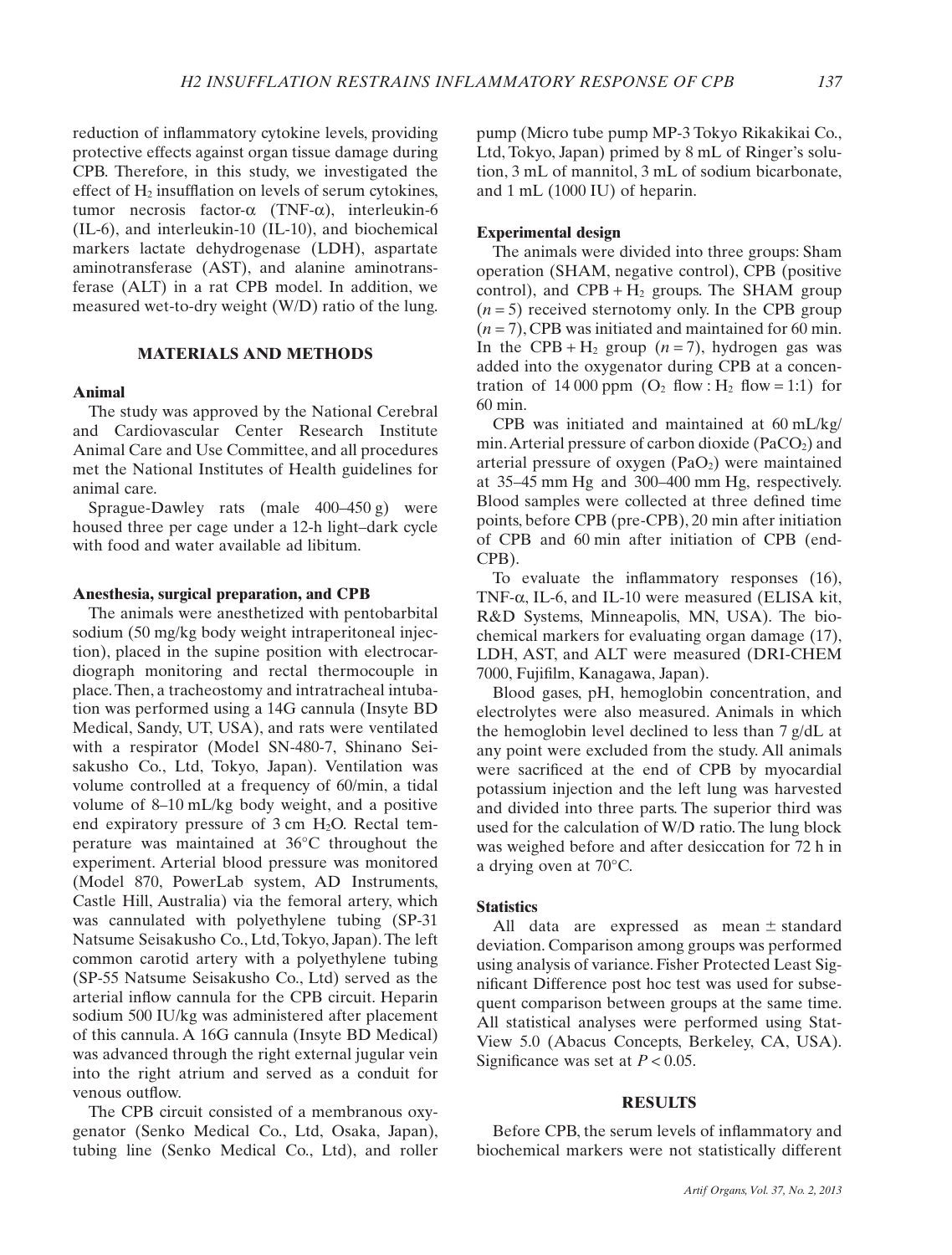|                     | Group       | Pre-CPB        | CPB 20 min      | CPB 60 min      |
|---------------------|-------------|----------------|-----------------|-----------------|
| MAP (mm Hg)         | <b>SHAM</b> | $119 \pm 10$   | $100 \pm 13$    | $107 \pm 11$    |
|                     | <b>CPB</b>  | $115 \pm 16$   | $96 \pm 18$     | $73 \pm 19*$    |
|                     | $CPB + H2$  | $111 \pm 18$   | $92 \pm 14$     | $67 \pm 11*$    |
| $HR$ (beat/min)     | <b>SHAM</b> | $387 \pm 39$   | $374 \pm 38$    | $389 \pm 26$    |
|                     | <b>CPB</b>  | $396 \pm 29$   | $379 \pm 37$    | $341 \pm 55$    |
|                     | $CPB + H2$  | $390 \pm 34$   | $365 \pm 23$    | $340 \pm 23$    |
| $PaO2$ (mm Hg)      | <b>SHAM</b> | $102 \pm 11$   | $101 \pm 9$     | $99 \pm 10$     |
|                     | CPB.        | $100 \pm 3$    | $383 \pm 30^*$  | $362 \pm 29$ *  |
|                     | $CPB + H2$  | $99 \pm 9$     | $370 \pm 35*$   | $351 \pm 47^*$  |
| $PaCO$ , (mm $Hg$ ) | <b>SHAM</b> | $38 \pm 4$     | $40 \pm 5$      | $36 \pm 6$      |
|                     | CPB.        | $41 \pm 2$     | $34 \pm 6$      | $35 \pm 5$      |
|                     | $CPB + H2$  | $41 \pm 4$     | $36 \pm 3$      | $38 \pm 4$      |
| $Hb$ (mg/dL)        | <b>SHAM</b> | $15.3 \pm 2.1$ | $15.2 \pm 1.0$  | $14.5 \pm 0.9$  |
|                     | <b>CPB</b>  | $14.3 \pm 1.3$ | $9.9 \pm 1.1*$  | $9.4 \pm 1.0^*$ |
|                     | $CPB + H2$  | $15.0 \pm 1.7$ | $9.8 \pm 1.5^*$ | $9.5 \pm 0.9^*$ |

**TABLE 1.** *Hemodynamic variables, Hb and blood gas partial pressures before and during CPB*

Variables are expressed by mean  $\pm$  standard deviation.

 $* P < 0.05$  versus SHAM group at the same time.

MAP, mean arterial pressure.

among the SHAM, CPB, and CPB +  $H_2$  groups. During CPB, systemic arterial blood pressure and heart rate were unaffected by  $H_2$ . Table 1 presents the changes in hemodynamic variables, hemoglobin (Hb) concentration and  $PaO<sub>2</sub>$  and PaCO<sub>2</sub> from both CPB and SHAM groups during experiments.

Serum inflammatory and biochemical markers remained unchanged during experiment periods in the SHAM group. In the CPB group, all the systemic inflammatory markers increased significantly, reaching a maximum (TNF- $\alpha$ : 1347  $\pm$  199 pg/mL, IL-6:  $1763 \pm 297$  pg/mL, IL-10:  $1208 \pm 228$  pg/mL) at the end of CPB. However, in the CPB +  $H_2$  group, the increase in the levels was significantly suppressed by 53~57% compared with the CPB group (Fig. 1a–c).

In the CPB group, the levels of biochemical markers significantly increased (LDH:  $916 \pm$  $263 \text{ U/L}$ , AST:  $128 \pm 42 \text{ U/L}$ , ALT:  $60 \pm 17 \text{ U/L}$ ) 20 min after the CPB initiation and increased further  $(LDH: 1210 \pm 289 \text{ U/L}, \text{AST: } 201 \pm 30 \text{ U/L}, \text{ALT: }$  $147 \pm 43$  U/L) 60 min after the CPB initiation as compared with the other groups. In the CPB +  $H_2$ group, the elevated levels of biochemical markers were significantly suppressed by 55~65% 60 min after the CPB initiation as compared with the CPB group (Fig. 1d–f).

The CPB groups showed significantly higher W/D ratio than the SHAM group. However, the increase in W/D ratio was significantly suppressed in  $CPB + H<sub>2</sub>$ group (SHAM:  $4.67 \pm 0.19$ , CPB:  $5.59 \pm 0.18$ ,  $CPB + H<sub>2</sub>: 5.04 \pm 0.21$  (Fig. 2).

#### **DISCUSSION**

The present data showed that during CPB the serum cytokine levels (TNF- $\alpha$ , IL-6, and IL-10) and biochemical markers (LDH, ALT, and AST) were significantly elevated in the CPB group compared with the SHAM group, indicating that a systemic inflammatory response and organ damage occurred in our rat CPB model. During CPB, blood pressure and Hb were maintained around 80 mm Hg and 10 g/ dL, respectively. From these data, our rat CPB model is considered to be equivalent to the established human CPB, which is often associated with systemic inflammation and organ damage (5,18,19).

Possible factors responsible for the inflammatory response during CPB are blood contact with the surface of the extracorporeal circulation unit, endotoxemia, surgical trauma, ischemic reperfusion injury, and blood loss (6,7). Many studies showed the walls of the CPB circuit activate white cells, platelets, and the complement system.Activated leukocytes release cytotoxic agents and reactive oxygen species (ROS) associated with the systemic inflammation and organ damage (20–22). The increase in cytokines, such as interleukins and necrosis factor (8,9), aggravates the inflammatory response (10–12).These complex interactions during CPB lead to further inflammation  $(10-12)$ .

In this study, we used  $H_2$  that selectively reduces the hydroxyl radical, the most cytotoxic of ROS, and effectively protected cells  $(15)$ . H<sub>2</sub> is known to have advantages as a potential antioxidant: it rapidly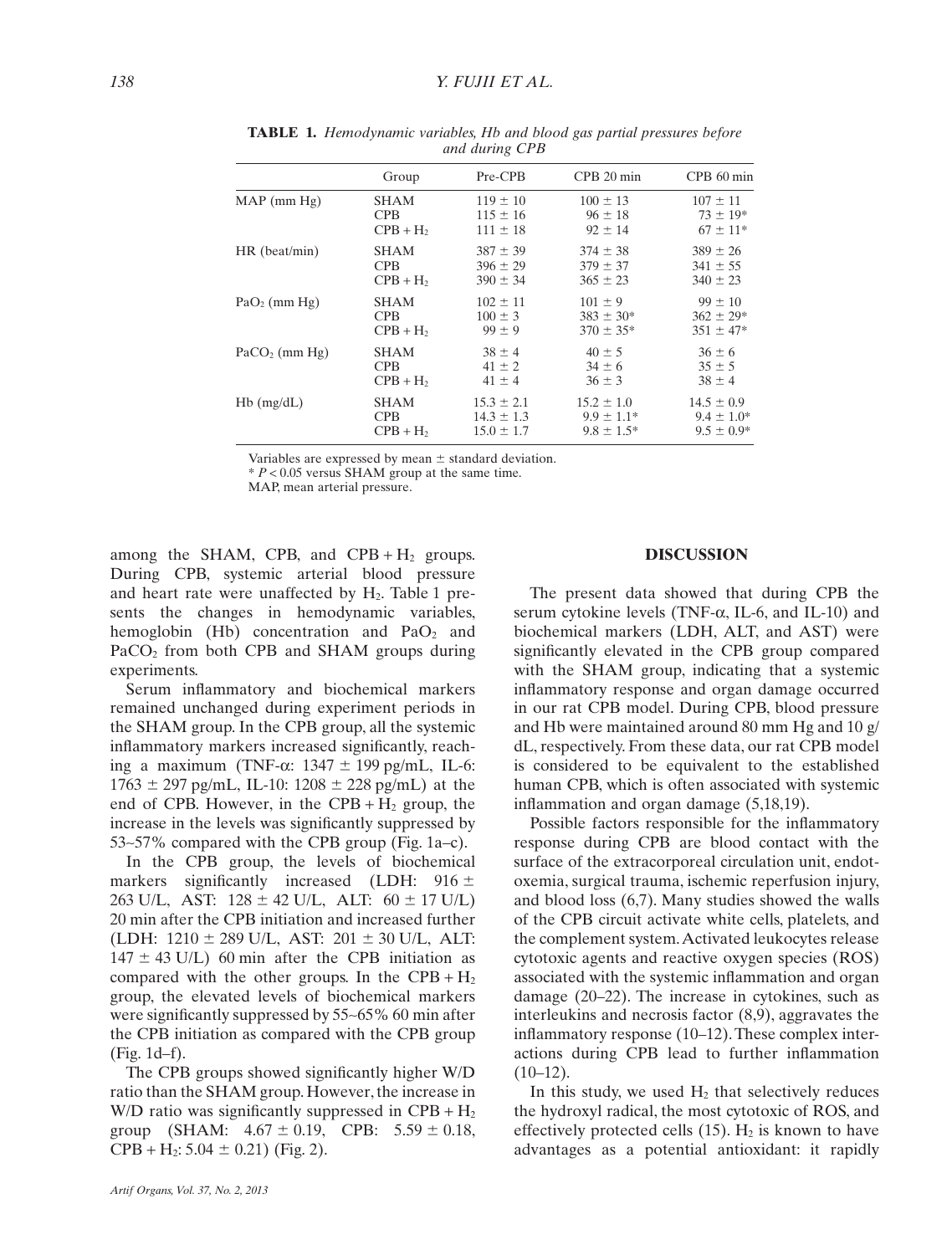

**FIG. 1.** Serum tumor necrosis factor (TNF)- $\alpha$  (a), interleukin (IL)-6 (b), interleukin (IL)-10 (c), lactate dehydrogenase (LDH) (d), aspartate aminotransferase (AST) (e), and alanine aminotransferase (ALT) (f). † *P* < 0.05 versus SHAM group, \**P* < 0.05 versus CPB group at the same time periods.

diffuses into tissues and cells and does not affect ROS that function in cell signaling, and thereby, has little adverse effects (15,23). We showed for the first time that  $H_2$  insufflation significantly suppressed the

**Wet-to-dry ratio**



**FIG. 2.** Wet-to-dry ratio of the left lung. † *P* < 0.05 versus SHAM group, \**P* < 0.05 versus CPB group.

elevated levels of serum cytokines (TNF- $\alpha$ , IL-6, and IL-10) and biochemical markers (LDH, AST, and ALT) during CPB. Possible mechanisms for the decrease in biochemical markers is that  $H_2$  insufflation suppressed the cell damages due to the direct action of the hydroxyl radical (15,23). Because ROS is known to trigger a cytokine cascade initiated by TNF- $\alpha$  release (24), it is also possible that H<sub>2</sub> insufflation suppressed cytokine generation via the ROSscavenging effect. Notably, a recent study suggested H2 inhalation reduces infarct size by scavenging ROS in a rat model of myocardial ischemia-reperfusion injury (14). In addition, drinking hydrogen enhanced water protected cardiac and aortic allograft recipients from allograft vasculopathy purportedly via antioxidant and anti-inflammatory effects (13). Considering these previous findings and the present data together, we suggest that  $H_2$  insufflation not only attenuates the direct cell-damaging effect of ROS, but also inhibits the proinflammatory cytokine generation, reducing biochemical markers reflecting organ damage in the rat CPB model.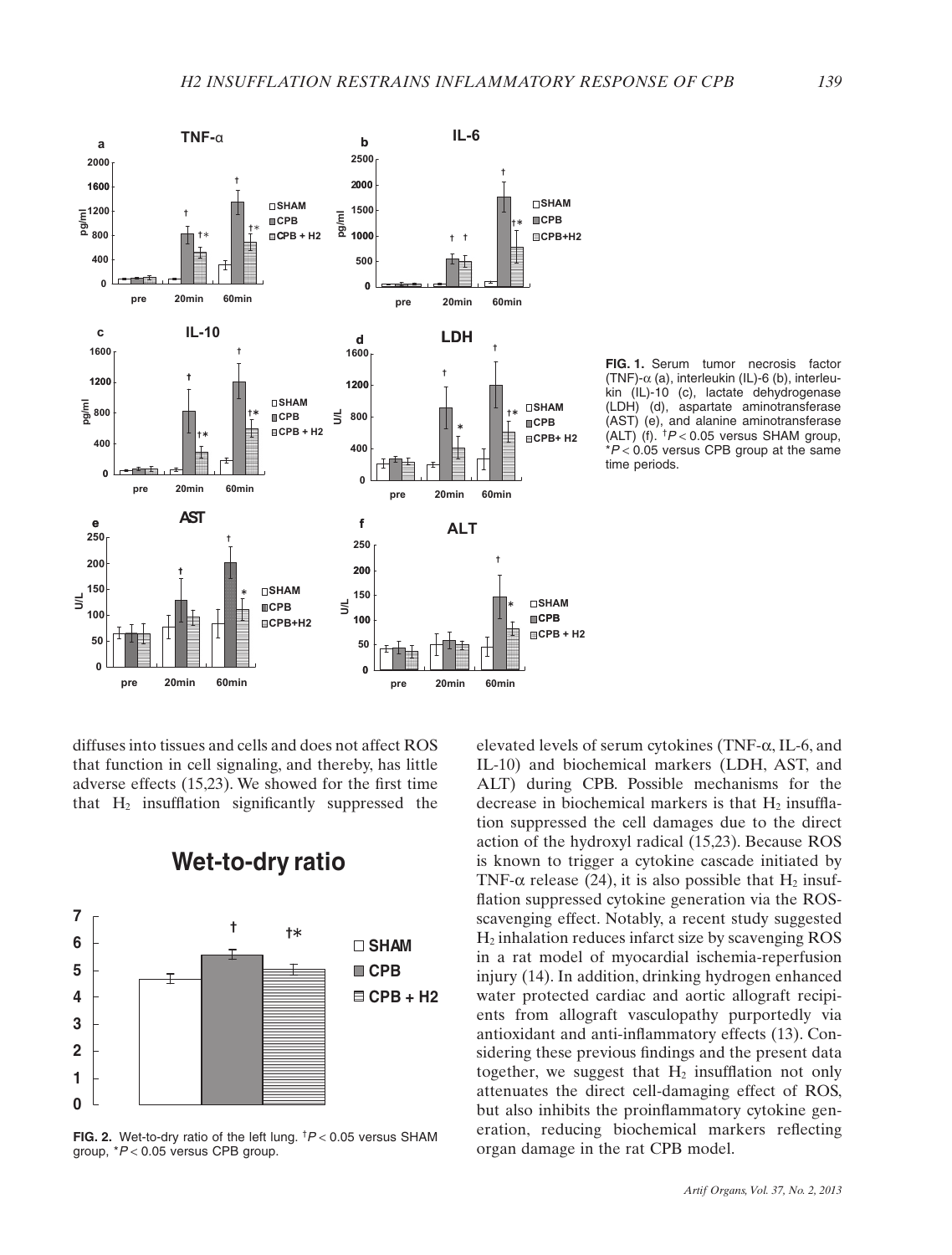In this study, rat CPB was also maintained under nonphysiological hyperoxic conditions as used in clinical CPB. Lee and Choi (25) previously showed that hyperoxia induces oxidative cell damage by promoting the formation of ROS and the expression of inflammatory cytokines (25). Therefore, it is highly likely that hyperoxia contributed partly to the increase in the serum cytokine and biochemical markers in our rat CPB model. Hence,  $H_2$  insufflation may attenuate the hyperoxia-induced formation of ROS and cytokines through the antioxidant effects.

It is generally known that hemolysis is induced by mechanical stress during CPB (26). Therefore, it is possible that biochemical markers (LDH, AST, and ALT) were not reduced in CPB to the level observed in SHAM rats in part because  $H_2$  insufflation does not reduce the mechanical stress-induced increase in hemolysis.

The present study showed that theW/D ratio of the lung increased during CPB. These data are consistent with a previous study (27) that showed an increase in the W/D ratio of the lung and pulmonary edema in a rat CPB model. Our new finding is that this increase in the W/D ratio was attenuated with  $H_2$  insufflation. Because CPB increases pulmonary vascular permeability  $(28)$ , it is possible that  $H_2$  insufflation attenuates the injury of pulmonary vascular endothelium by scavenging ROS and reducing the increase in vascular permeability during CPB.

Although the detailed mechanism of the abovementioned anti-inflammatory effects of  $H_2$  insufflation was not elucidated in the present study, this treatment may potentially serve as a novel clinical intervention in reducing the CPB-induced systemic inflammation.

# **CONCLUSIONS**

This study demonstrated that systemic inflammatory response and organ damage including pulmonary edema were induced in the rat CPB model and that  $H_2$  insufflation provided anti-inflammatory and organ-protective effects. We propose that  $H_2$  insufflation could be a potential clinical therapy for counteracting CPB-induced systemic inflammation and organ damage.We consider that this rat CPB model is equivalent to already established human CPB and is useful for studying the mechanism of pathophysiological changes during artificial perfusion.

## **REFERENCES**

1. Tatsumi E. Artificial lungs: current state and trends of clinical use and research and development. *J Artif Organs* 2007;10:1–5.

- 2. Walker G, Liddell M, Davis C. Extracorporeal life supportstate of the art. *Paediatr Respir Rev* 2003;4:147–52.
- 3. Grover FL. The Society of Thoracic Surgeons National Database: current status and future directions. *Ann Thorac Surg* 1999;68:367–73.
- 4. Gao D, Grunwald GK, Rumsfeld JS, et al. Variation in mortality risk factors with time after coronary artery bypass graft operation. *Ann Thorac Surg* 2003;75:74–81.
- 5. Laffey JG, Boylan JF, Cheng DC. The systemic inflammatory response to cardiac surgery: implications for the anesthesiologist. *Anesthesiology* 2002;97:215–52.
- 6. Butler J, Rocker GM, Westaby S. Inflammatory response to cardiopulmonary bypass. *Ann Thorac Surg* 1993;55:552– 9.
- 7. Schlensak C, Doenst T, Preusser S, Wunderlich M, Kleinschmidt M, Beyersdorf F. Cardiopulmonary bypass reduction of bronchial blood flow: a potential mechanism for lung injury in a neonatal pig model. *J Thorac Cardiovasc Surg* 2002; 123:1199–205.
- 8. Hill GE, Snider S, Galbraith TA, Forst S, Robbins RA. Glucocorticoid reduction of bronchial epithelial inflammation during cardiopulmonary bypass. *Am J Respir Crit Care Med* 1995;152:1791–5.
- 9. Engelman RM, Rousou JA, Flack JE 3rd, Deaton DW, Kalfin R, Das DK. Influence of steroids on complement and cytokine generation after cardiopulmonary bypass. *Ann Thorac Surg* 1995;60:801–4.
- 10. Cremer J, Martin M, Redl H, et al. Systemic inflammatory response syndrome after cardiac operations. *Ann Thorac Surg* 1996;61:1714–20.
- 11. Khabar KS, Barbary MA, Khouqeer F, Devol E, al-Gain S, al-Halees Z. Circulating endotoxin and cytokines after cardiopulmonary bypass: differential correlation with duration of bypass and systemic inflammatory response/multiple organ dysfunction syndromes. *Clin Immunol Immunopathol* 1997;103:97–103.
- 12. Brix-Christensen V, Petersen TK, Ravn HB, Hjortdal VE, Andersen NT, Tønnesen E. Cardiopulmonary bypass elicits a pro- and anti-inflammatory cytokine response and impaired neutrophil chemotaxis in neonatal pigs. *Acta Anaesthesiol Scand* 2001;45:407–13.
- 13. Nakao A, Lee S, Huang C-S,Wang Z, Shigemura N, Toyoda Y. Adding a hydrogen-producing magnesium stick to the drinking water protects cardiac allografts and reduces allograft vasculopathy in rats. *J Heart Lung Transplant* 2010;29:160.
- 14. Hayashida K, Sano M, Ohsawa I, et al. Inhalation of hydrogen gas reduces infarct size in the rat model of myocardial ischemia-reperfusion injury. *Biochem Biophys Res Commun* 2008;373:30–5.
- 15. Ohsawa I, Ishikawa M, Takahashi K, et al. Hydrogen acts as a therapeutic antioxidant by selectively reducing cytotoxic oxygen radicals. *Nat Med* 2007;13:673–4.
- 16. Pasquale MD, Cipolle MD, Monaco J, Simon N. Early inflammatory response correlates with the severity of injury. *Crit Care Med* 1996;24:1238–42.
- 17. Jiang H, Meng F, Li W, Tong L, Qiao H, Sun X. Splenectomy ameliorates acute multiple organ damage induced by liver warm ischemia reperfusion in rats. *Surgery* 2007;141:32– 40.
- 18. Boyle EM, Pohlman TH, Johnson MC, Verrier ED. Endothelial cell injury in cardiovascular surgery: the systemic inflammatory response. *Ann Thorac Surg* 1997;63:277–84.
- 19. Takahashi Y, Shibata T, Sasaki Y, et al. Impact of non-di-(2 ethylhexyl)phthalate cardiopulmonary bypass tubes on inflammatory cytokines and coagulation-fibrinolysis systems during cardiopulmonary bypass. *J Artif Organs* 2009;12:226– 31.
- 20. Sebastien A, Pierre S, Claudia K, et al. Increase in levels of BDNF is associated with inflammation and oxidative stress during cardiopulmonary bypass. *Int J Biomed Sci* 2008;4:204– 11.